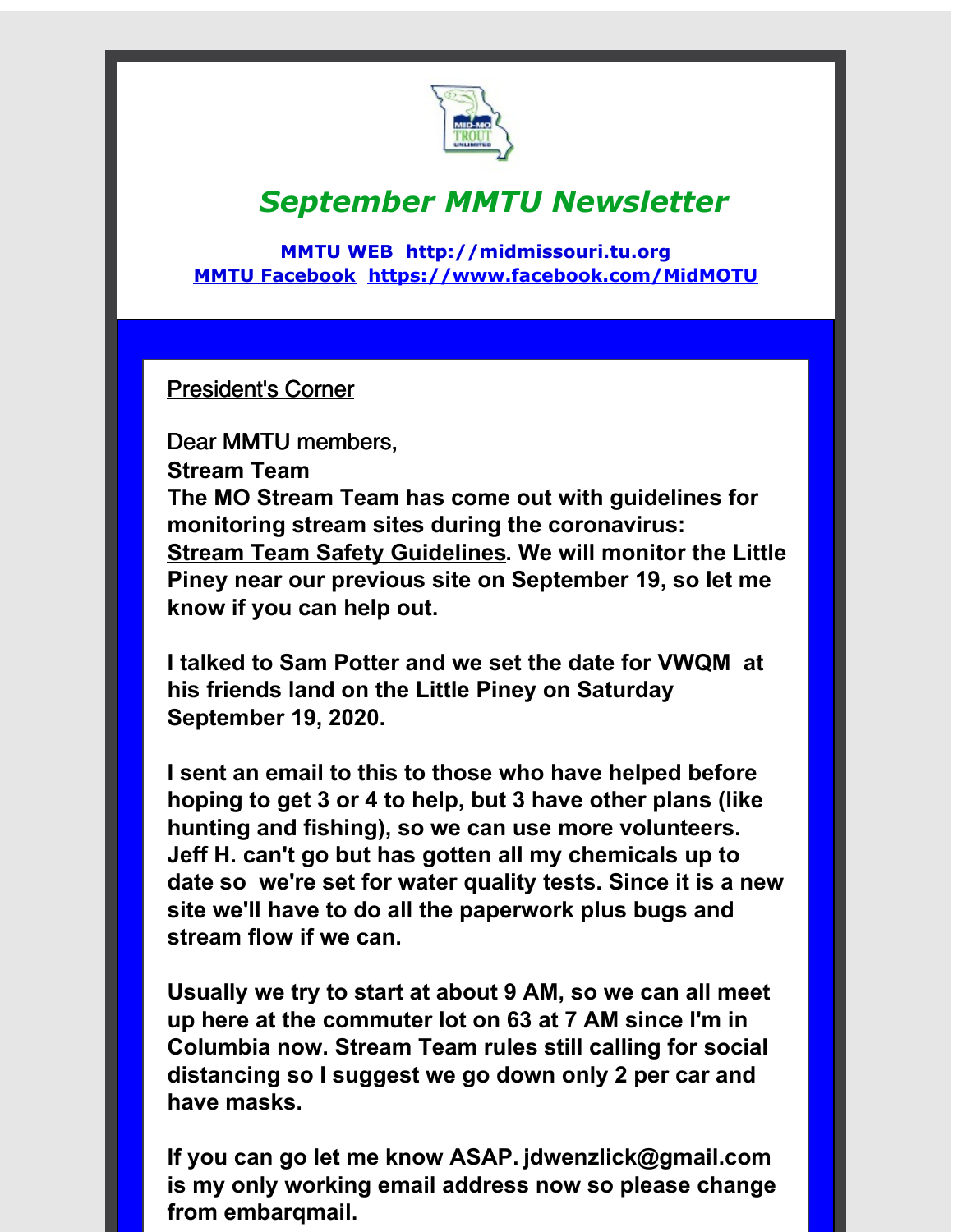**Thanks for your patience on this and Covid-19.**

**We will let you know about our October meeting closer to the date.**

Sincerely, John Wenzlick

## Notes:

Nathan, Shaggs, our chapter secretary, was not at our September 1 meeting, so I am sending some updates. It was great to see several members in person from safe distances. I even recognized most of them with masks. Our president generously shared his birthday beer with us and we brought our own food.

During the business meeting John showed a picture of the bench at Bennett dedicated to Fred Grimes and Bob McCalmont. I had the opportunity to meet Fred at his shop in Idaho. Every time I am tempted to wade into a stream before fishing the water at the edge I think of Fred's caution, "don't walk on the fish." I did not get a chance to meet Bob, but am sure he also contributed to coldwater fishing.

The next item was discussion of our

Mid-Mo Trout Unlimited Chapter Resolution 1. Endorse the Energy [Innovation](http://r20.rs6.net/tn.jsp?f=001fDBijMHc0BjLjgzJFFG8jlSOkY_JRPtRwtM1Por1TzTAyg2wSCwd2_V-UzZhrFnlbnHV5VRWZzv6ef8-ak18ktm9neFIVRF_BE11wyPOOKYZomAtc-wQJfr99o76QoKbJWnJdkG1-A_sv0RBv5vqvLGw-LkmyBa96bTtCZdXZ_5D3ySuxU5cSIy2Lkm-lPZch41lS0AvuoUkf3kudAI-Mroi8OPg0K431pqNcf-5u7RXRQwOl5qGfg==&c=&ch=) Act, H. R. 763

2. Request chapter members ask their Missouri Congressional Representatives to support and/or co-sponsor H.R.763, and join the House Climate Solutions Caucus.

3. Request chapter members ask their Missouri Senators to join the Senate Climate Solutions Caucus.

4. Request chapter members ask their Missouri Senators and House Representatives to implement a process to support the Conservation Federation plan for Missouri to accelerate transition from fossil fuels to renewable energy to achieve net-zero greenhouse-gas emissions by 2050. See the Full CFM [Resolition](http://r20.rs6.net/tn.jsp?f=001fDBijMHc0BjLjgzJFFG8jlSOkY_JRPtRwtM1Por1TzTAyg2wSCwd2_V-UzZhrFnlbnHV5VRWZzv6ef8-ak18ktm9neFIVRF_BE11wyPOOKYZomAtc-wQJfr99o76QoKbJWnJdkG1-A_sv0RBv5vqvLGw-LkmyBa96bTtCZdXZ_5D3ySuxU5cSIy2Lkm-lPZch41lS0AvuoUkf3kudAI-Mroi8OPg0K431pqNcf-5u7RXRQwOl5qGfg==&c=&ch=)

All members 534 on our contact list had a chance to vote by mail. At least 224 opened. 14 voted Yes and 1 No. Ric Wasburn's also sent a survey and all parts of the resolution received a clear majority in support. We provided one more chance to speak and then passed the resolution unanimously.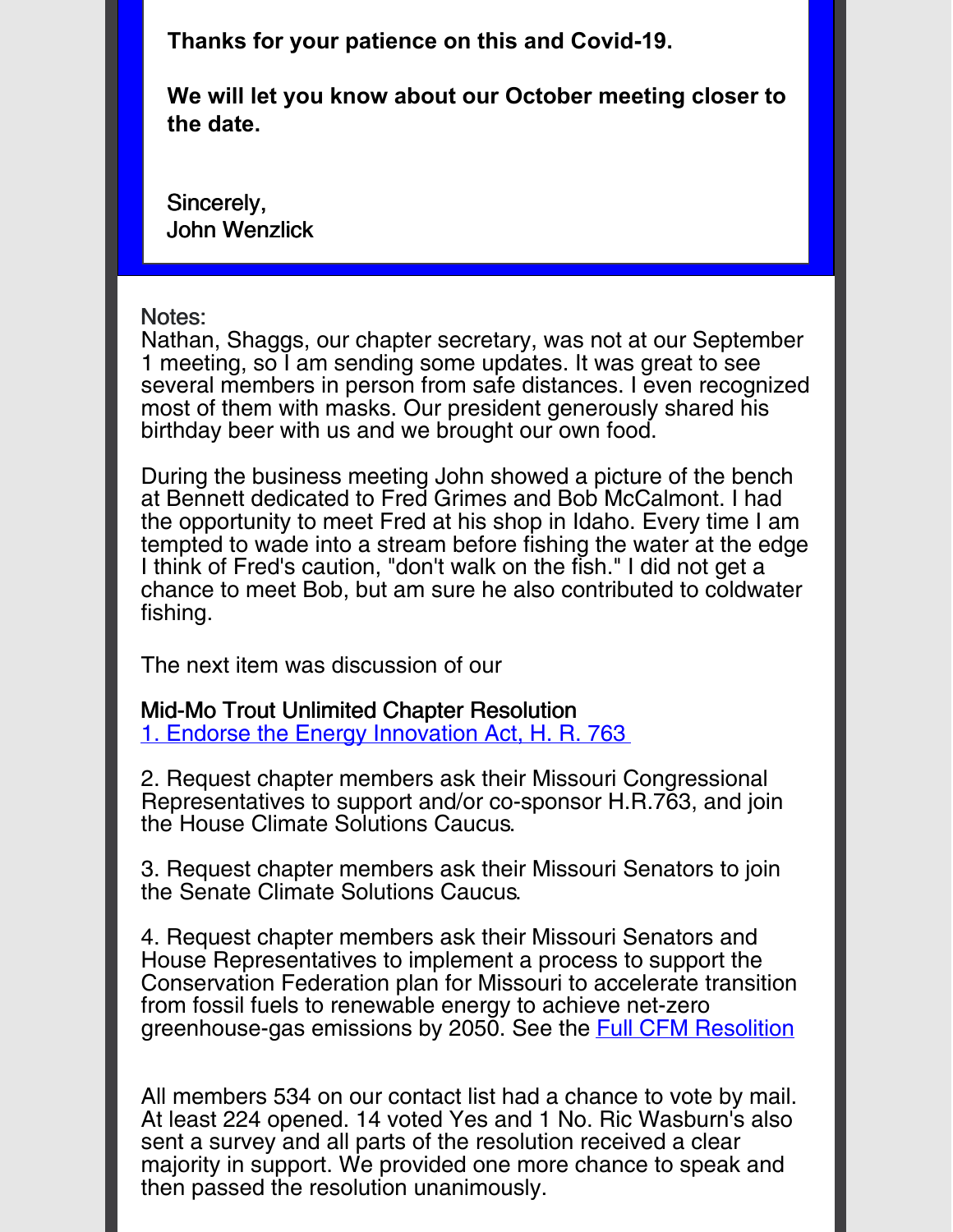This is the endorsement we submitted:

Trout Unlimited's mission is to conserve, protect, and restore North America's trout and salmon fisheries and their watersheds. TU accomplishes this mission with an extensive volunteer network. As a TU chapter, we are part of that network and are contributing to the cause of conservation on the national, state, and local levels. Like the national TU organization our chapter recognizes that stream side work will not be enough to preserve coldwater fisheries. We believe we must significantly reduce carbon emissions. and that a federal carbon fee and dividend is a very effective tool to accomplish this. Therefore, the Mid Missouri Chapter of Trout Unlimited endorses the Energy Innovation Act, H. R. 763.

Thanks to Travis Figg for volunteering to take over maintenance of our [MMTU](http://r20.rs6.net/tn.jsp?f=001fDBijMHc0BjLjgzJFFG8jlSOkY_JRPtRwtM1Por1TzTAyg2wSCwd26fFM7alFitDAYWYJ4NIlqGn5yyCihcVO3iMpGU7RXo913T1YJTARxo7WNz0rb_9OjGdzH4YMNTY63ZvD07TS5q7KNLcN9rQP_3w-jf--FaP7m1pOhflTECtgLZSL6Nryw==&c=&ch=) web site. Dean Rapp is providing training and we plan to include our newsletters there. Travis will also post pictures. Until we check with our members, he will not include names.

Thanks to Ben Moore who has been updating our **MMTU** [Facebook](http://r20.rs6.net/tn.jsp?f=001fDBijMHc0BjLjgzJFFG8jlSOkY_JRPtRwtM1Por1TzTAyg2wSCwd29zBvOeQRKrkPS5gfEYxVOONM1YVwCetw6_EjetabQYSz227bIVDobhLy9mSPg8Yl8UqsP6Mjv8nscYiyvO-ILImtds6tD3DLIQUORP8tT5aPBJwX3MCIb1fMWgSRgQVsQ==&c=&ch=) page.

Having our social media current is a great way to inform others about conservation and fishing and to recruit new members, so please do what you can to get others hooked. We need new members to keep our efforts going.

Ginger attended our Arkansas national meeting and is involved with the diversity and inclusion initiative.There is a fund honoring Kerri Russell and you can read more about her contributions in the Summer 2020 Trout [Magazine.](http://r20.rs6.net/tn.jsp?f=001fDBijMHc0BjLjgzJFFG8jlSOkY_JRPtRwtM1Por1TzTAyg2wSCwd22GyaGRZCLnrES41PdXIji37BN6AlfLzaHRFR3cgWM6ZxvsAieZ74zdFF2WAZFtyGLTdh9ww9Bs-hrSVbGxX27gneC-9OUcWL4kUgX__oCgBBajbjmb99uhrjcptmZsBi8Cs8fvqcx1LE5tP5cU2YcwKPo9EnQhzqw==&c=&ch=) Our president has already contributed and you can too at Kerri [Russell](http://r20.rs6.net/tn.jsp?f=001fDBijMHc0BjLjgzJFFG8jlSOkY_JRPtRwtM1Por1TzTAyg2wSCwd22GyaGRZCLnrjd3nnK87G72t-YvJDe0dMsWkcYwKDffnwREmwx8CWf4wPJ2Bcff5ERfKPVgHyqVdttxAzLzAA4WnkcMoLWpHwgdXxGAbA8y2j4VsjmZwl1Y0q0qLAvnl78q57rIX8t0B&c=&ch=) fund.

The last business item was funding for winter trout in Bethel Lake. At this point it appears the City of Columbia will be able to provide their part of the money. After some discussion of offering funds to the city, we decided to tell MDC that we may be able to help if the city does not come through.

Michael Riley is now in Kansas, so we are looking for someone to become our Education Director. If you do not have an official role but want to do your part for coldwater fishing, this is a job for you.

Here is a photo of his trip to the driftless area in Iowa. Browns were biting and it was easy to social distance.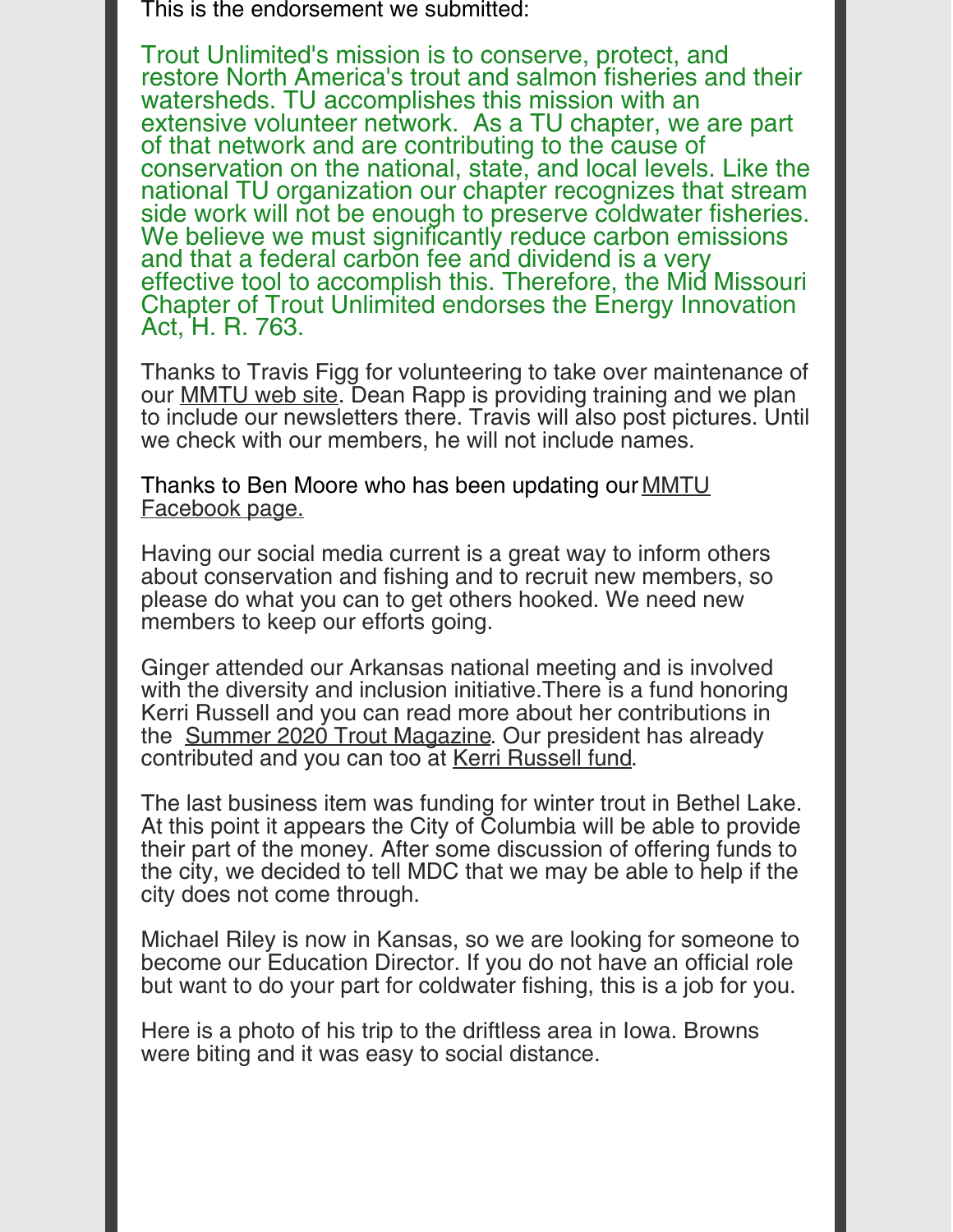

Mike Kruse sent pictures of Grizzly Creek and Deep Creek in Colorado before the Grizzly Creek fire began August 10. By September 9 it was only 91% contained. It burned over 32,000 acres and closed I70 along Glenwood Canyon for 13 days.That had been a very scenic drive and the pictures show how pristine Grizzly Creek was before the fire. I am glad TU supports reducing carbon emissions to slow climate change to help prevent further damage to trout and their habitat.

Grizzly Creek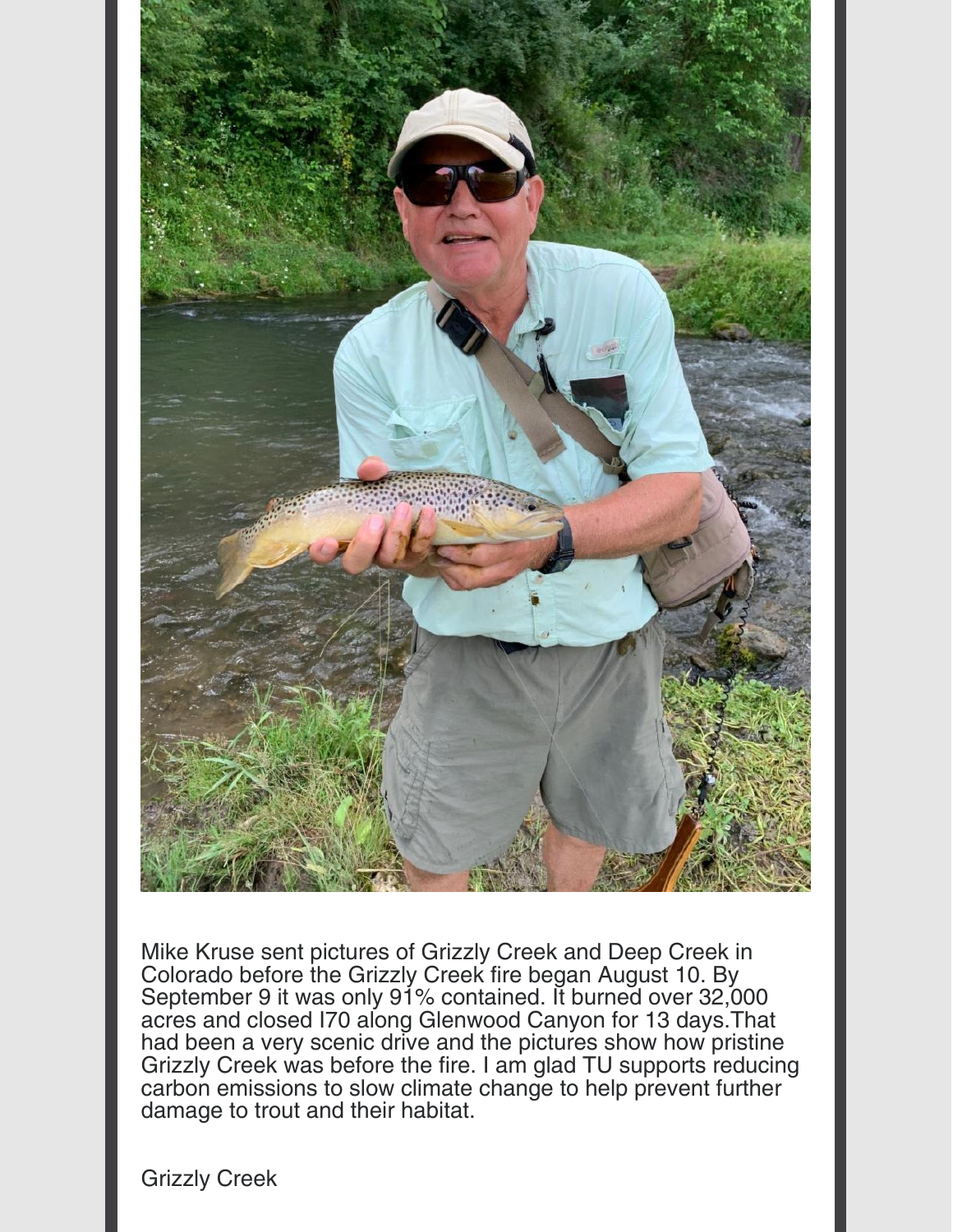



Deep Creek



Stay safe, enjoy your time on the water and share your stories and pictures for the newsletter, web site and Facebook page. Jeff Holzem Newsletter Editor Council Climate Change Coordinator

## John Wenzlick **Mid Missouri Trout Unlimited Officers**

| President             |
|-----------------------|
| <b>Vice President</b> |
| <b>Past President</b> |
| Secretary             |
| Treasurer             |
| <b>Banquet Chairs</b> |

Education Director Membership **Conservancy** 

e-Newsletter Web Master Facebook editor Doug Grove Mike Kruse Nathan McLeod Brandon Butler Ann McGruder and Curt Morgret open Curt Morgret Bill Lamberson and Sam Potter Jeff Holzem Travis Figg Ben Moore

| 573 821 6813 |
|--------------|
| 573 201 7044 |
| 573 875 2033 |
| -----        |
|              |
| 573 446 4776 |
| 573 446 4776 |
| 573 356 4366 |
| 573 465 3556 |
| 573 606-9142 |
|              |
| 309-826-7515 |
|              |

jdwenzlick@gmail.com douggrove@yahoo.com mkflyfishing@gmail.com nmcleod@driftwoodoutdoors.com driftwoodoutdoors@gmail.com ann.c.mcgruder@gmail.com cmorgret@gmail.com --------------------------- cmorgret@gmail.com lambersonw@missouri.edu

Sam@TightLine.biz jeff2002h@yahoo.com travisfigg@gmail.com bam26b@gmail.com